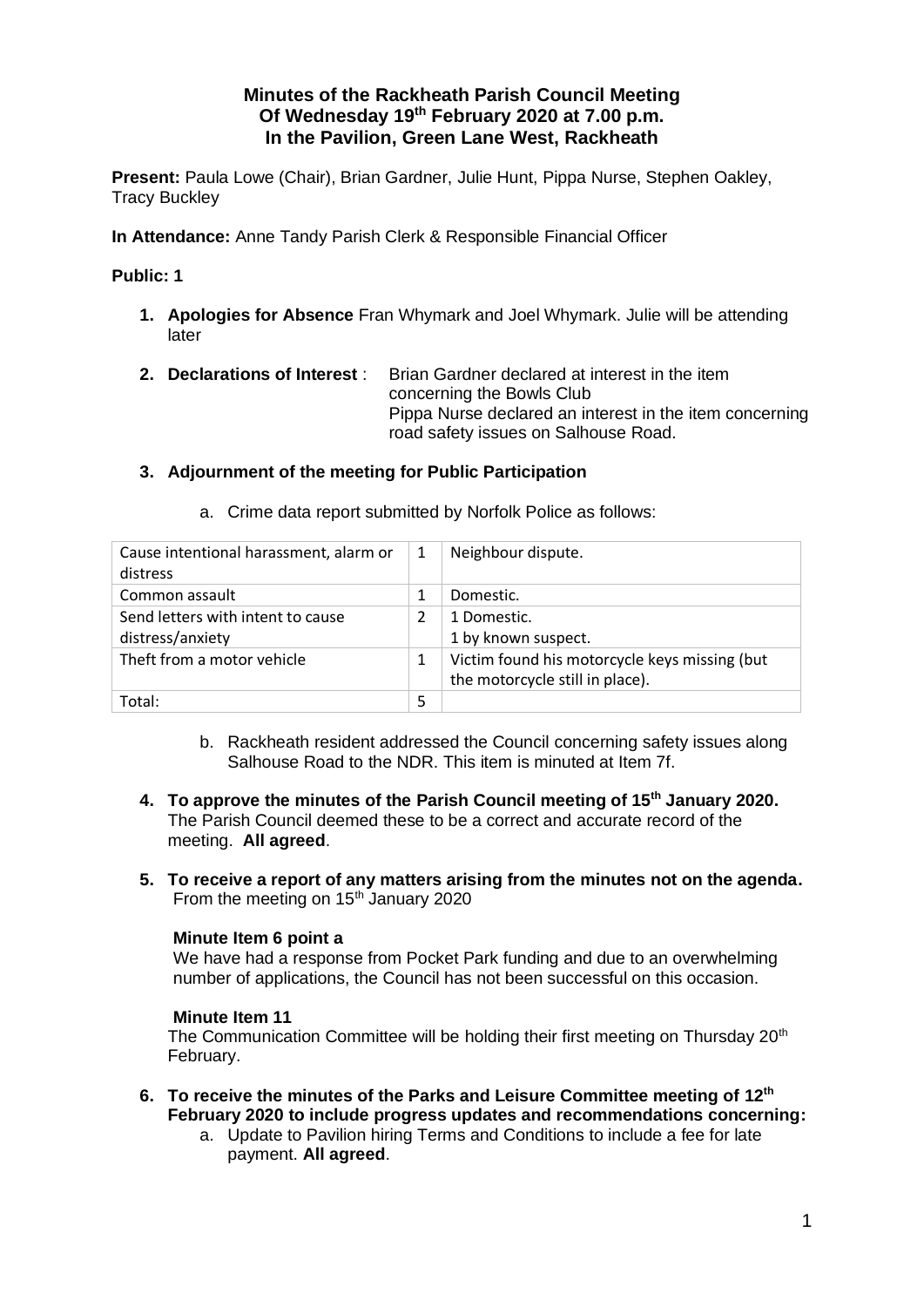- b. Plans to reinstate the car park at the bottom of Stracey Playing Field. Currently looking into cost and gaining quotes to open this up for additional car parking.
- c. Recommendation on a proposed way forward with the bowls club. Minuted at 8c.
- d. Events: Rackheath Live and VE Day celebrations. Rackheath Live not going ahead due to the amount of work involved for very little profit. Fireworks will still go ahead. VE Day celebration is to be done collaboratively with the Primary School. Possible Swing Band booking being pursued by Tracy. The Council are also hoping to support the school with their summer fayre.

Julie Hunt arrived 19.22

- e. Jubilee Park noticeboard replacement. Costings presented by the Clerk and the anodised noticeboard, as the cheaper option was preferred. **All agreed**.
- f. Booking Assistant's Report. Bookings continue to come in steadily. Council asked if we are struggling but things are going well considering we are new.

#### **7. Report from the Planning Committee meeting of 19th January 2020 to include the following Planning Matters:**

a. Proposed signals and road improvements on Green Lane West. Improvements are part of the Norfolk Homes development to the roundabout, addition of a pedestrian crossing and a bus stop. No objections. **All agreed**.

b. Development by Barratt/David Wilson Homes on Salhouse Road. No objections. Response to raise all the points discussed in the previous meeting. The Council has no responsibility for anything as it will all be undertaken by a management company. A streetlighting plan has been reissued to exclude the Rackheath sector. **All agreed.**

c. Progress with development of Newson's Wood. Woodland management currently going ahead to coppice, install information boards and fence off the unsafe building. Should be finished in May. Ben Burgess suggested an official opening at VE Day event on 8th May. **All agreed.**

d. 20200241 Display of: 1) 2 no. non illuminated fascia signs; 2) 3 no. sandwich boards; 3) 2 no. non illuminated information panels Location: Land at Mahoney Green, Rackheath, NR13 6JY Application Type: Advertisement Consent and 20200219 Modular unit for a temporary pharmacy (3 years) Location: Land at Mahoney Green, Rackheath, NR13 6JY Application Type: Full Planning. A mobile unit is proposed for installation to the left of the Brethren car park and to lower the height of the hedge in front of it. No objections but site needs to be secured as it has no natural surveillance. **All agreed**.

e. GNLP: Discussion on a formal response to be recommended to the full Council for approval is deferred for further discussion at the next planning meeting and will be brought to the next Parish Council meeting for recommendation.

f. Update from Ben Burgess. Money has been applied for to widen Salhouse Road but work is not scheduled to take place until 2023. GT16 is being looked at by a new developer after Barratts felt unable to move the site forward. Taylor Wimpey Homes has stalled whilst the GNLP consultation takes place. Norfolk Homes is working on its s.106. Lovells are amending the internal road plan of the Green Lane East development. The Green Lane East/Plumstead application has been resubmitted without consultation with either Rackheath or Plumstead Parish Council and contains increased housing. Planning Committee propose to defer this for discussion at their next meeting on  $3<sup>rd</sup>$  March 2020 and put together a recommendation in consultation with Plumstead. Pippa asked the Council if during the consultation with Plumstead the question about reallocating the boundary could be explored. **All agreed**.

g. Concerns raised by a local resident, as to the traffic and road conditions on Salhouse Road, and the appropriate use of a storage compound between the NDR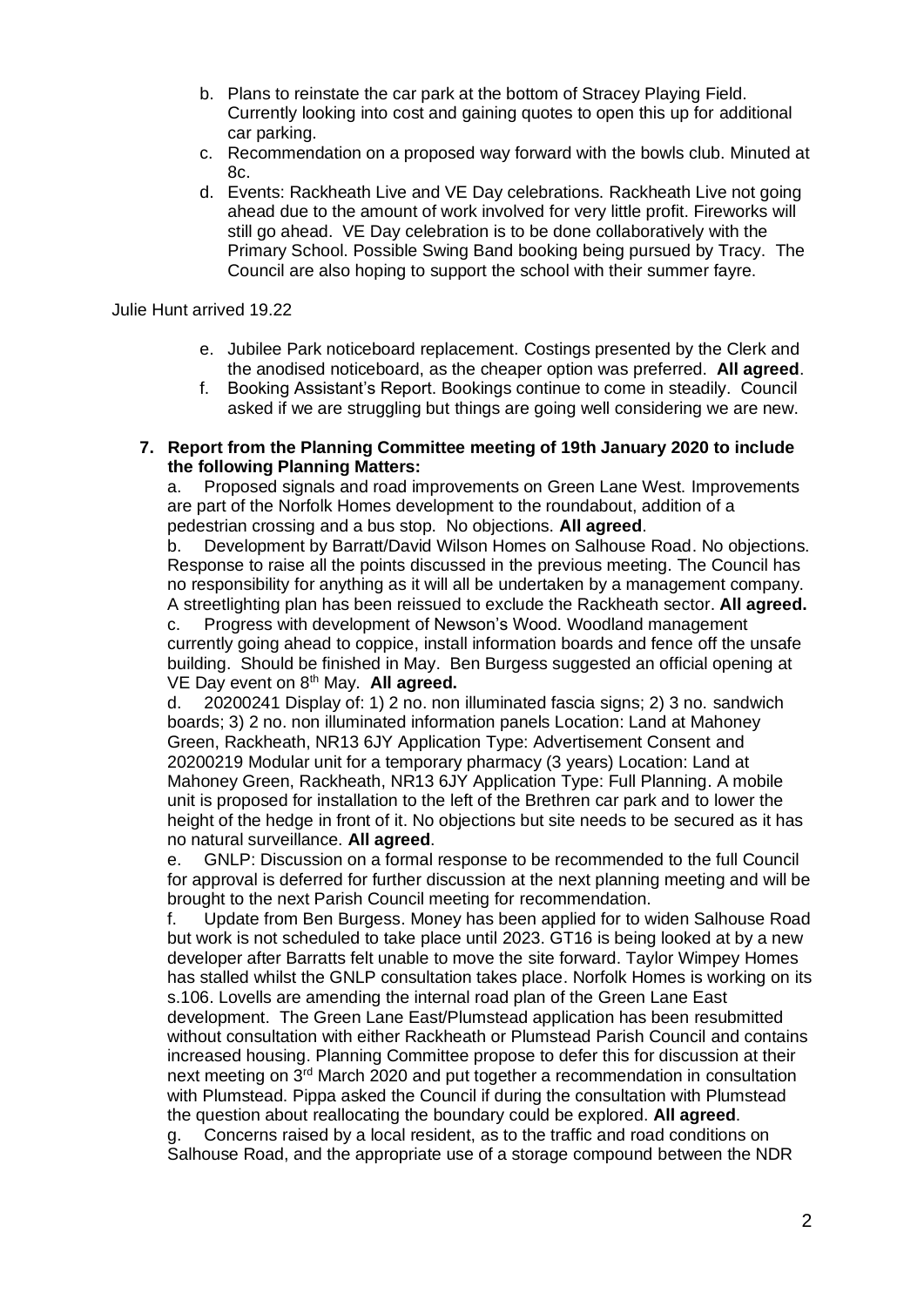and Sprowston. Recommendation for Council to contact Highways re: mud on the road, hedge cutting, and central double white lines from the NDR to past the bend. **All agreed.** Storage compound on Salhouse Road is a small storage facility for top soil. Now being used to store concrete and crushing it on site. Council with to make their own independant complaint. **All agreed**.

h. Pippa reported that Salhouse Road will be closed in phases for Anglian Water to undertake works between the NDR and Woodside Road.

- **8. Report from the Finance Committee of 29th January 2020 to include updates and recommendations concerning**:
	- a. Review of Dr's surgery rent to Spectacles at Home and proposal to draw up a formal lease agreement. Last increase 2017 of 10%. Recommendation for another 10% increase from 1 April 2020. Review rent again in November 2020. Recommendation to draw up a new lease agreement. **All agreed**.
	- b. Proposed 2020 hire fees and Lease Agreement for the new onsite, preschool nursery. **All Agreed**.

Brian Gardner stepped out 20:12 due to declared interest in the next item.

c. Response to the Bowls Club is to uphold the original terms of the agreement but offer flexibility over the terms of payment. Subsequent discussion between the bowls club and Paula and Tracy has moved the agreement forward. The loss of a team has changed the number of games scheduled per week. It is proposed the bowls club have the Club Room five evenings per week for two hours without an increase in hire fees. The Club would like to place a sign on the gated entrance to the green stating 'Rackheath Bowls Club'. They are increasing their membership fees, plan to hold open days and reduce the cost of the grounds maintenance contract and would like to sell advertising boards around the green to raise funds. **All agreed**.

Brian Gardner returned to the meeting at 20:20

- d. Report on audit trail for events money raised via the Parks and Leisure Committee and recommendations on how to move forward with earmarking and recording. No problem with money being earmarked for play equipment but it should be agreed by full Council when and how it is spent. Brian would not want to see the money used for repaying off any loans. It is recommended that £5,000 of the money is earmarked for funding future events and any profit is used to reinstate this events fund and any surplus is transferred into the earmarked play equipment fund. Tracy, Paula, and Brian would propose that loan payments are discussed two months before instalments are due in May and November to ensure sufficient funds are available to cover them before any money is used from the play equipment fund. **All agreed**. Scribe needs to reflect more accurately the position of all funds.
- **9. Invitation from Jerome Mayhew to meet with Parish Councils and residents**. As an area of great change, it would be beneficial to have such a meeting so Mr Mayhew can understand the level of housing that is being put forward for our area and the lack of infrastructure that exists to support this growth. All agreed.
	- a. In view of the level of development it would be useful to hold a meeting.
	- b. Residents who are unable to attend would have questions should be invited to submit them via the Clerk to be put to Mr Mayhew.
	- c. The meeting should be fully advertised in the Community.